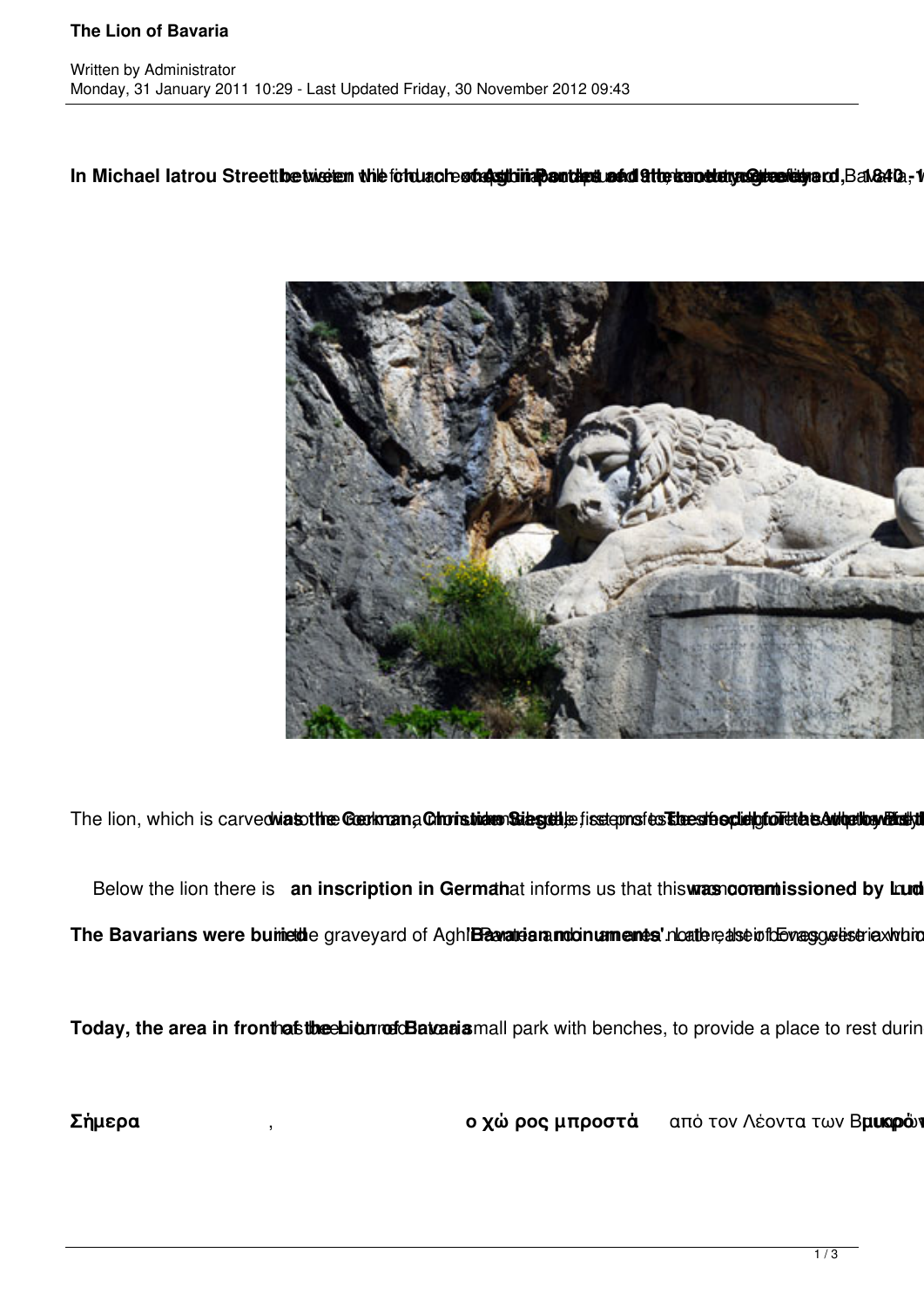Written by Administrator and Administrator and Administrator and Administrator and Administrator and Administrator and Administrator and Administrator and Administrator and Administrator and Administrator and Administrator Monday, 31 January 2011 10:29 - Last Updated Friday, 30 November 2012 09:43



The exact location of The Lapp of Bavaria can be found in Section